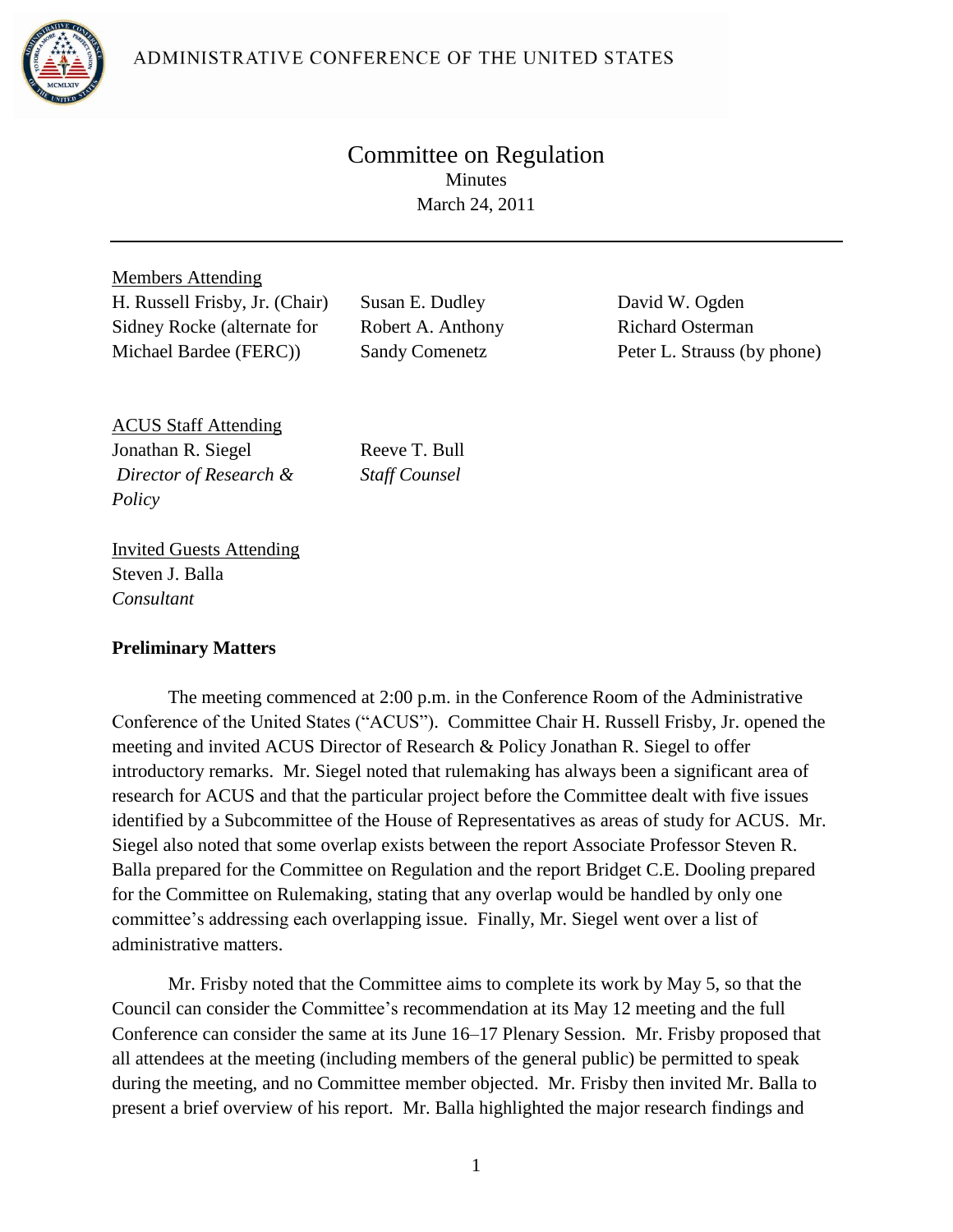

recommendations of his report. During this presentation, he noted that his recommendation that agencies should not feel bound to require any minimum amount of time for public commenting conflicts with ACUS Recommendation 93-4, which suggested that the Administrative Procedure Act ("APA") be amended to require a 30-day minimum comment period, and with Executive Order 12866, which recommended a 60 day minimum comment period (though agencies have discretion to use shorter comment periods under the Executive Order).

#### **General Discussion of Balla Report and Recommendations**

Mr. Frisby invited attendees to express any global views regarding the Balla recommendation. Mr. Strauss stated that the report should have placed greater focus on data supplied by commenters. Mr. Osterman noted that, in his experience, agencies carefully consider comments submitted and that comments containing specific legal and policy arguments are the most effective. Mr. Balla noted that studies focusing on large samples of comments tend to suggest that they have at least some impact on final rules. Mr. Lubbers expressed some surprise that Mr. Balla's report had concluded that the median number of comments submitted per agency action is relatively small (on the order of approximately 12). Mr. Frisby noted that he too was surprised by this finding and that many of the comments submitted in the actions that receive thousands of responses are relatively unhelpful. As such, he feels that agencies' providing guidance on submitting useful comments would be beneficial. Mr. Balla responded to Mr. Lubbers and Mr. Frisby's concerns about the numbers of comments by noting that more important rulemakings typically do have response rates far exceeding the median number of comments identified in the report. Ms. Dudley noted that the same may be true of the comment period: more important actions likely feature longer comment periods.

Mr. Tozzi asked Mr. Balla to clarify the purpose of his ninth recommendation, which deals with analysis of stakeholder behavior. Mr. Balla replied that stakeholders' actions are relevant to the optimal structure for the commenting process; for instance, if a large number of commenters wait until the last day to file comments, agencies may want to separate any "reply" comment period from the initial comment period to allow reply commenters time to review initial comments. Mr. Balla agreed, however, that the ninth "recommendation" was more in the nature of a call for additional research of stakeholder actions than a specific recommendation to a branch of government. Mr. Lubbers and Ms. Dudley agreed that studying the timing of comment submission would be an appropriate topic of further research. Mr. Frisby stated that commenters' delaying submission of comments until the last day is not so much a matter of procrastination as a matter of strategic timing. Mr. Lubbers noted that agency policies on late comments may be another potential topic for further research.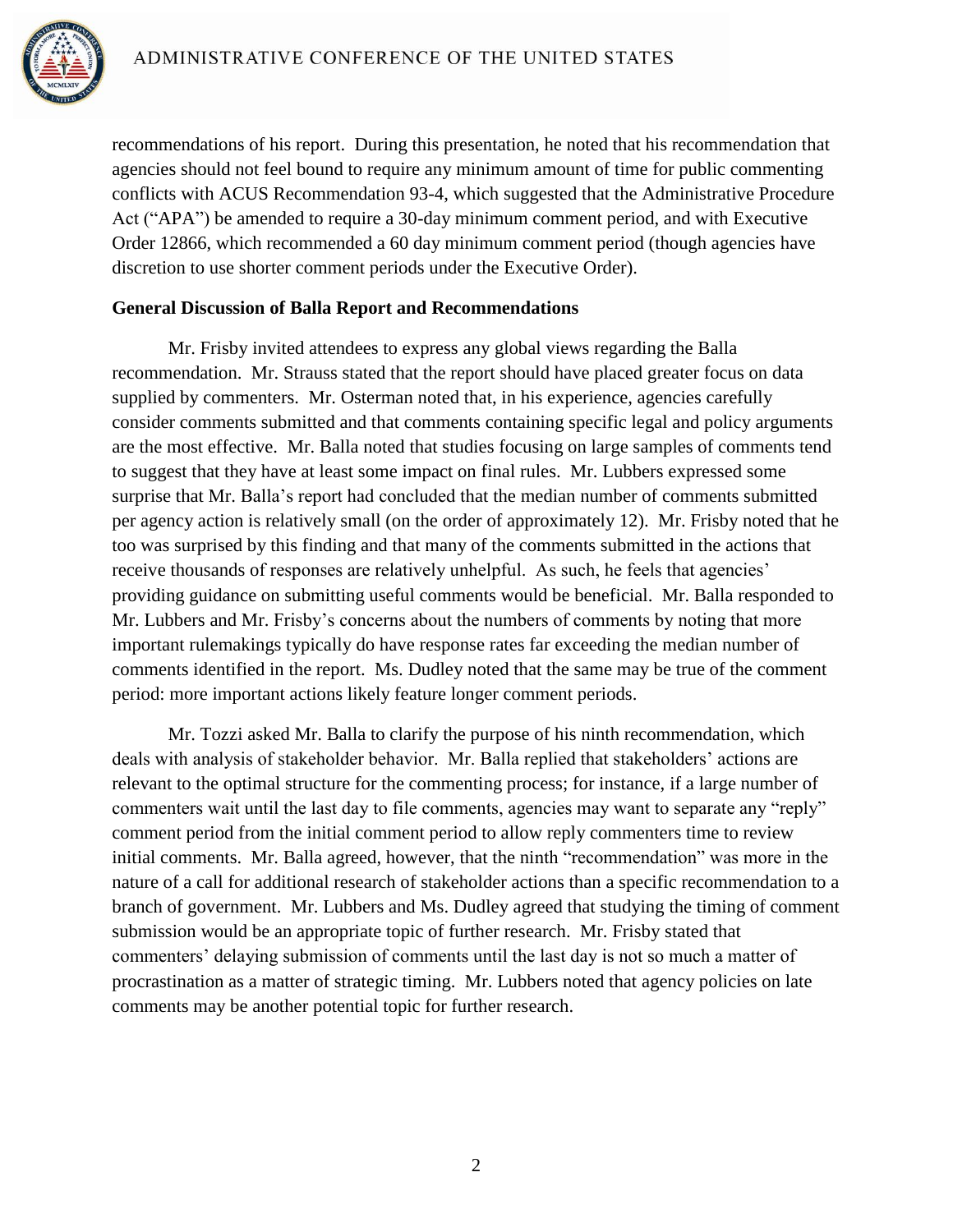

#### **Recommendation One – Minimum Comment Period**

Mr. Frisby stated that the Committee would next consider Mr. Balla's individual recommendations, starting with the first recommendation. Mr. Siegel noted that adopting Mr. Balla's first recommendation, which recommends against any required minimum duration for comment periods, would require retraction of the recommended 30-day comment period in ACUS Recommendation 93-4. He asked Mr. Balla if he investigated why agencies use comment periods shorter than 30 days. Mr. Balla noted that agencies occasionally use shorter comment periods when they likely would be exempt from the notice-and-comment requirement anyhow, and that imposing a 30-day minimum period may actually deter voluntary use of notice-andcomment proceedings. Mr. Frisby and Mr. Lubbers expressed some concern with Mr. Balla's first recommendation, noting that agencies might establish unreasonably short comment periods if they are not at least encouraged to adhere to some minimum duration for such periods. Mr. Rocke asserted that agencies generally tailor the length of their comment periods to the importance of the rulemaking at issue. Mr. Osterman expressed similar sentiments, noting that the APA has existed for some time without a minimum comment period and that an unreasonably short comment period makes an agency action more susceptible to challenge on judicial review. Ms. Dudley noted that the Office of Management and Budget often is reluctant to allow agencies to use comment periods shorter than 30 days. Public attendee Richard Otis stated that new technologies may allow comment periods to be shorter than they would otherwise need to be. Mr. Frisby suggested that the ACUS staff prepare alternative formulations of the first recommendation for consideration by the Committee at its next meeting.

#### **Recommendation Two – Reply Comment Periods**

Mr. Frisby expressed his support for Mr. Balla's second recommendation, which encourages agencies to make appropriate use of reply comment periods. Mr. Lubbers noted that questions can emerge regarding the subject matter to which the reply comments are responding (*e.g.*, whether they respond to other comments, a list of questions put forth by the agency, etc.). Mr. Siegel stated that the reply period works most effectively when it is separated from the original period (rather than occurring at the end of the original period, since many commenters delay their comments until the end). Ms. Dudley suggested that further research on why certain agencies use reply comment periods and others do not would be useful. Public attendee Sarah Shortall noted that in-person hearings can sometimes substitute for reply periods. Mr. Frisby suggested that the recommendation state that reply periods are not necessarily appropriate in all cases. Mr. Osterman suggested that a supplemental notice of proposed rulemaking can often be more helpful than a reply comment period in that it allows the agency to specify the type of information it is seeking. Mr. Lubbers stated that a reply period could perhaps serve as one possible application of ACUS's Recommendation 76-3, which recommends two cycles of comments. Ms. Shortall suggested that the recommendation might be modified to account for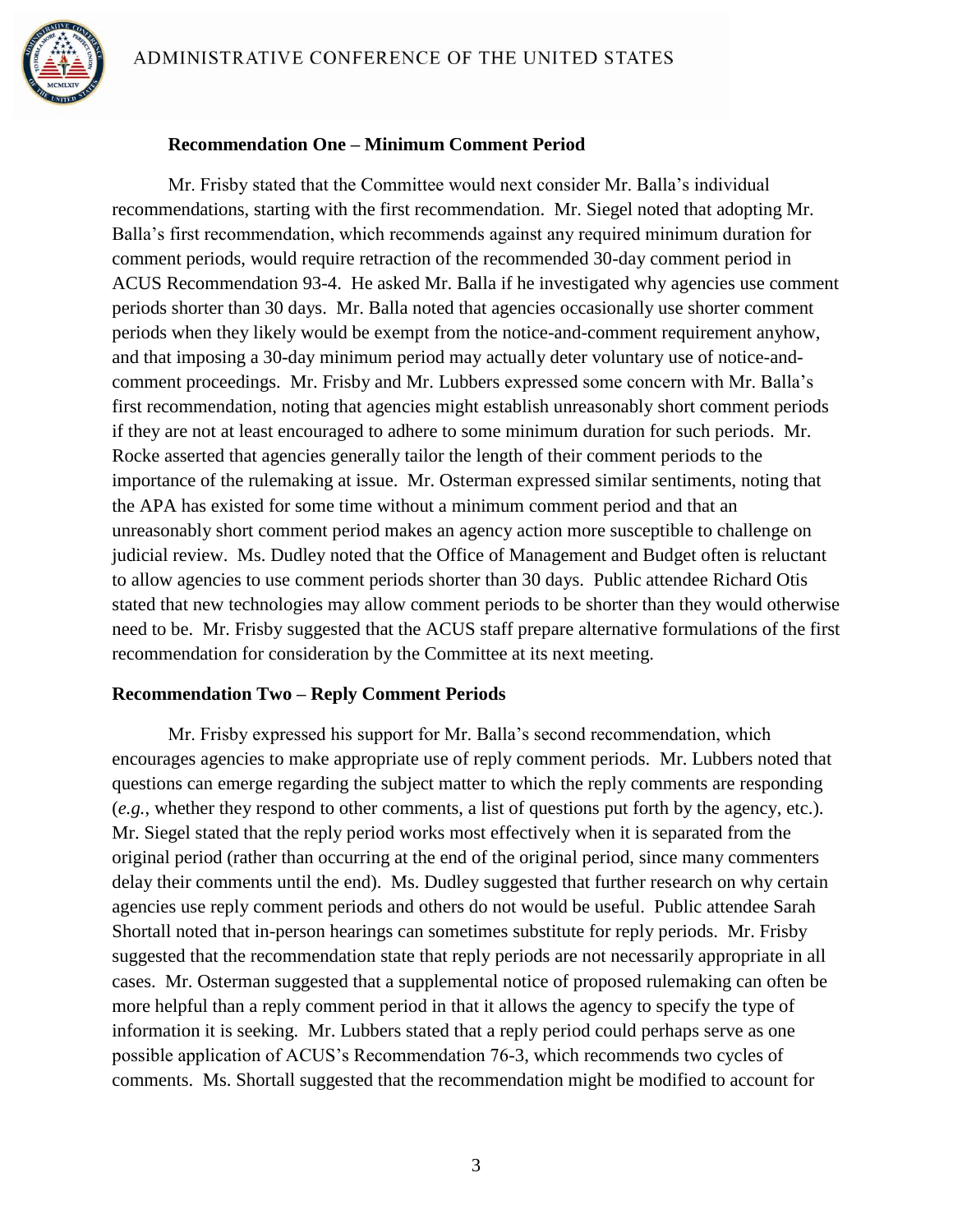

the fact that the public can express its views on rulemaking comments via means other than a formal reply comment period (*e.g.*, a hearing or web forum).

#### **Recommendations Three and Four – Online Posting of Comments**

Mr. Frisby moved the discussion to Mr. Balla's third and fourth recommendations, which encourage agencies to record on Regulations.gov the dates comments were submitted and posted (third) and to establish stated policies on posting comments within a certain amount of time after submission (fourth). He stated that he found delays in comment posting problematic. Mr. Siegel noted that Mr. Balla's fourth recommendation overlaps with Ms. Dooling's suggestion that agencies "auto-post" comments received electronically, with Mr. Balla recommending more discretion for agencies in when to post comments than does Ms. Dooling. He also recommended strengthening the fourth recommendation to suggest that agencies should post comments expeditiously. With respect to the third recommendation, he asked whether Regulations.gov automatically recorded submission and posting dates. Mr. Otis suggested that Regulations.gov indeed recorded such dates; the agency simply must direct the system to display that information. Mr. Osterman noted that posting all comments can be labor intensive when the number submitted is large and a significant percentage of the comments are in paper form. Mr. Frisby noted that the third recommendation may impose an unnecessary burden on agencies: if the purpose of encouraging date recordation is to expedite the process of posting comments, the same ends could be accomplished more efficiently simply by directing agencies to post comments as quickly as possible. Mr. Siegel proposed that the third recommendation might be limited to electronically submitted comments. Mr. Tozzi suggested that imposing an additional burden on agencies without additional funding would be problematic. Mr. Frisby suggested that ACUS staff research whether submission and posting dates could be cost-effectively displayed and that the Committee discuss recommendations three and four at its next meeting.

#### **Recommendation Five – "Refreshing" the Rulemaking Record**

Mr. Frisby expressed support for Mr. Balla's fifth recommendation, which encourages agencies to "refresh" rulemaking records that have become "stale" through the use of supplemental notices of proposed rulemaking and other available means. Mr. Osterman noted that "stale" records are more likely to be successfully challenged on judicial review. Mr. Frisby noted that the Committee appeared to approve of the fifth recommendation.

## **Recommendations Six and Seven – Anonymous and Confidential Comments**

Mr. Frisby moved to Mr. Balla's sixth and seventh recommendations, which encourage agencies to establish and announce policies on anonymous comments (sixth) and those containing confidential information (seventh). Mr. Siegel noted that Mr. Balla's recommendations overlap with but do not contradict Ms. Dooling's report, which recommends that comment submitters check a box if their comments contain confidential information. Mr.